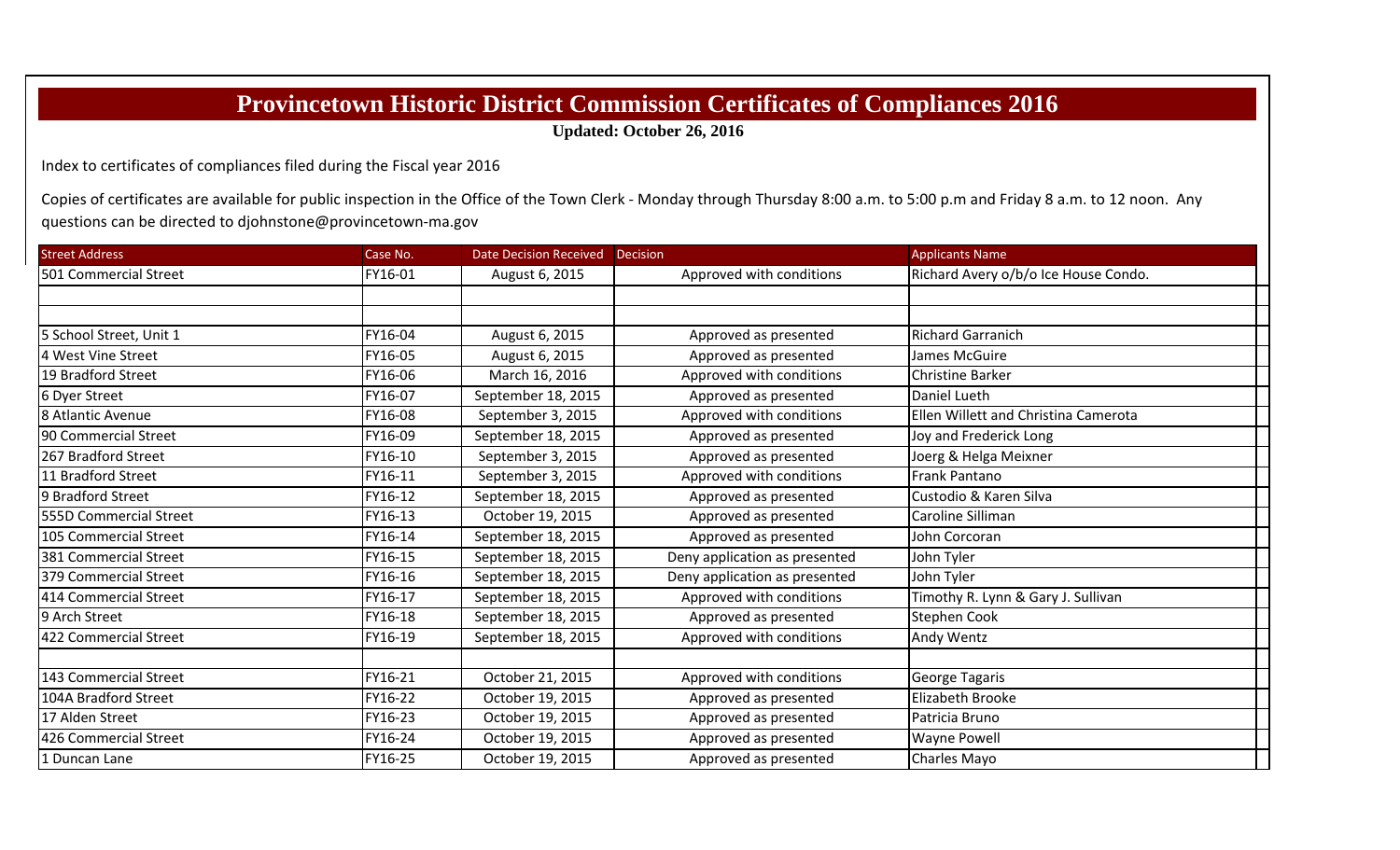| 532 Commercial Street            | FY16-26 | October 22, 2015  | Approved as presented    | <b>Romaine Macomb</b>                             |
|----------------------------------|---------|-------------------|--------------------------|---------------------------------------------------|
| 25 Tremont Street, Units E1 & E2 | FY16-27 | October 22, 2015  | Approved with conditions | Paul Carey                                        |
| 232 Bradford Street              | FY16-28 | November 5, 2015  | Approved as presented    | <b>Rick Wrigley</b>                               |
| 404 Commercial Street            | FY16-29 | October 22, 2015  | Approved with conditions | Strangers & Saints, Inc.                          |
|                                  |         |                   |                          |                                                   |
| 71 Commercial Street             | FY16-31 | November 20, 2015 | Approved as presented    | Eleanor Pannesi                                   |
| 162 Commercial Street            | FY16-32 | November 20, 2015 | Approved with conditions | Michael Fernon                                    |
| 281-283 Commercial Street        | FY16-33 | November 20, 2015 | Approved as presented    | Mark Birnbaum & Paul Endich                       |
| 118 Bradford Street              | FY16-34 | November 20, 2015 | Approved as presented    | Kevin Bazarian                                    |
| 45 Commercial Street             | FY16-36 | December 9, 2015  | Approved as presented    | Robert Henrique                                   |
| 288C Commercial Street           | FY16-37 | December 9, 2015  | Approved as presented    | John Culver/Peter Warnock                         |
| 606 Commercial Street            | FY16-38 | December 9, 2015  | Approved with conditions | Michael Fullen/John Isaza                         |
| 166 Bradford Street, Unit 3      | FY16-39 | December 21, 2015 | Approved as presented    | J.H. Baron & Sean Robinson                        |
|                                  |         |                   |                          | Raymond Design Associates o/b/o Provincetown High |
| 12 Winslow Street                | FY16-40 | December 21, 2015 | Approved with conditions | School                                            |
| 34 Commercial Street             | FY16-41 | December 21, 2015 | Approved with conditions | Don Di Rocco of Hammer Architects - Kevin Huvane  |
| 286-288 Commercial Street        | FY16-42 | December 21, 2015 | Approved as presented    | <b>Ronny Hazel</b>                                |
| 18 West Vine Street              | FY16-43 | February 9, 2016  | Approved as presented    | Beverly Serabian/John DeSousa & Tom Thompson      |
| 206 Commercial Street            | FY16-44 | December 21, 2015 | Approved as presented    | Nor' East Beer Garden                             |
| 166 Bradford Street, Unit 2      | FY16-45 | January 7, 2016   | Approved as presented    | John Swanson of Brett Holmes                      |
| 29 Tremont Street                | FY16-46 | January 7, 2016   | Approved as presented    | Peter Epstein by Cesar Almeida                    |
| 177 Commercial Street            | FY16-47 | March 7, 2016     | Approved with conditions | Irv Morgan & Donald Vafides                       |
| 174 Bradford Street              | FY16-48 | January 25, 2016  | Approved with conditions | Mitchell Baker & Thom Egan                        |
| 335 Commercial Street            | FY16-49 | January 25, 2016  | Approved as presented    | <b>Clipper Ventures Realty Trust</b>              |
| 23 Commercial Street             | FY16-50 | February 9, 2016  | Approved as presented    | <b>Teresa Townsend</b>                            |
| 520 Commercial Street            | FY16-51 | March 17, 2016    | Approved as presented    | <b>Derik Burgess</b>                              |
| 538 Commercial Street            | FY16-52 | March 17, 2016    | Approved as presented    | Darrel Smith, Derik Burgess                       |
| 27B Standish Street              | FY16-53 | March 7, 2016     | Approved as presented    | Gordon Seigel/Vincent Breglia                     |
| 15 Winthrop Street               | FY16-54 | March 7, 2016     | Approved as presented    | Michael Keyes                                     |
| 8 Kiley Court                    | FY16-55 | March 7, 2016     | Approved with conditions | <b>Susan Pollack</b>                              |
| 183-185 Commercial Street        | FY16-56 | March 7, 2016     | Approved with conditions | John Yingling                                     |
| 147 Commercial Street            | FY16-57 | March 7, 2016     | Approved with conditions | KA Bazarian Construction & Dev.                   |
| 52 Franklin Street               | FY16-58 | March 17, 2016    | Approved as presented    | Maria Bizzotto                                    |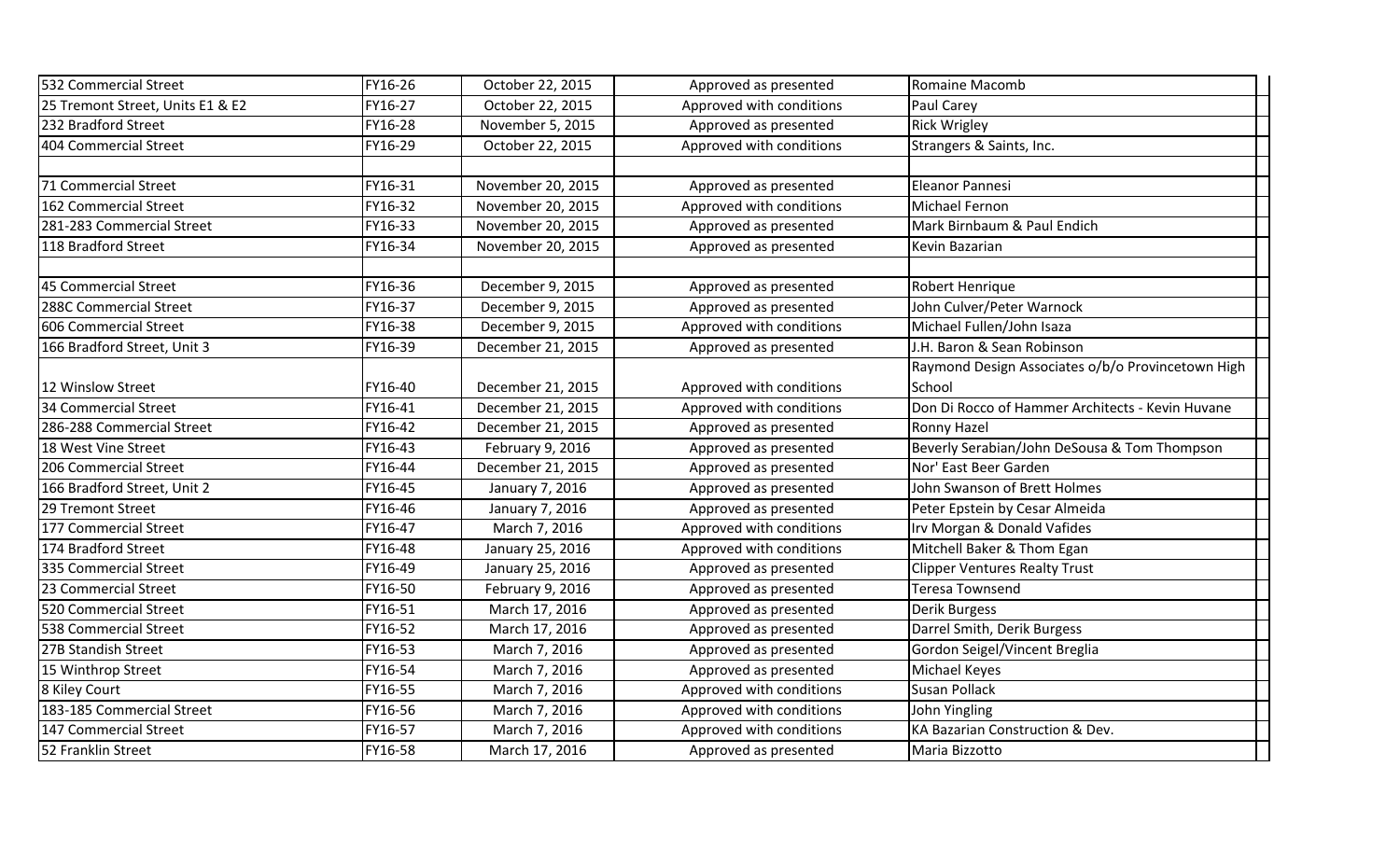| 104A Bradford Street            | FY16-59 | March 17, 2016   | Approved as presented      | John Lin by M. Czyoski            |
|---------------------------------|---------|------------------|----------------------------|-----------------------------------|
| 401 1/2 Commercial Street       | FY16-60 | March 17, 2016   | Approved as presented      | Zoltan's Landing LLC              |
| 509 Commercial Street           | FY16-61 | March 17, 2016   | Approved with conditions   | 509 Commercial street             |
| 478 Commercial Street           | FY16-62 | March 17, 2016   | Approved as presented      | David Krohn                       |
| 29 Tremont Street               | FY16-63 | March 17, 2016   | Approved as presented      | Peter Epstein                     |
| 23 Commercial Street            | FY16-64 | May 23, 2016     | Approved as presented      | Teresa Townsend                   |
| 353 Commercial Street           | FY16-65 | May 23, 2016     | Approved as presented      | Robert Kennedy                    |
| 14 Prince Street                | FY16-66 | May 23, 2016     | Approved as presented      | Todd Olson & Gary Timmerman       |
| 19 Standish Street, U4          | FY16-67 | May 23, 2016     | Approved as presented      | <b>Marilyn Glasser</b>            |
| 19 Standish Street, U4          | FY16-68 | May 23, 2016     | Approved as presented      | <b>Marilyn Glasser</b>            |
| 11 Tremont Street               | FY16-69 | May 23, 2016     | Approved with conditions   | Michael Buzel & Thomas Lane       |
| 76 Commercial Street, U1        | FY16-70 | May 23, 2016     | Approved as presented      | Fadi Hanna                        |
| 149 Commercial Street, U3       | FY16-71 | May 23, 2016     | Approved with conditions   | <b>Jack Cockerill</b>             |
| 479 Commercial Street           | FY16-72 | May 23, 2016     | Approved as presented      | Jonathan Murray                   |
| 384 Commercial Street           | FY16-73 | May 23, 2016     | Approved with conditions   | <b>Marcus Builders LLC</b>        |
| 5 Lovetts Court                 | FY16-74 | May 23, 2016     | Approved as presented      | <b>Stanley Sylvain</b>            |
| 258 Bradford Street             | FY16-75 | May 23, 2016     | Approved as presented      | Tom Thurston                      |
| 166 Bradford Street             | FY16-76 | May 23, 2016     | Approved as presented      | <b>Andre Martin</b>               |
| 386 Commercial Street           | FY16-77 | May 23, 2016     | Approved as presented      | <b>Waterford Properties LLC</b>   |
| 35 Alden Street                 | FY16-78 | May 23, 2016     | Approved as presented      | Tom Thompson o/b/o Richard Macara |
| 39 Commercial Street            | FY16-79 | May 23, 2016     | Approved as presented      | Mike Czyski o/b/o John Ciluzzi    |
| 170 Bradford Street Ext.        | FY16-80 | June 16, 2016    | <b>Demolition Approved</b> | Donald N. Fiset                   |
| 4 Priscilla Alden               | FY16-81 | May 23, 2016     | Approved with conditions   | John Zaner                        |
| 140 Bradford Street, Unit 2     | FY16-82 | June 17, 2016    | Approved with conditions   | Don Collins                       |
| 493 Commercial Street           | FY16-83 | May 23, 2016     | Approved as presented      | David Klipper                     |
| 389 Commercial Street           | FY16-84 | May 23, 2016     | Approved as presented      | Tom Thompson o/b/o Clyde Mellert  |
| 9 Ryder Street Ext., Building 1 | FY16-85 | May 23, 2016     | Approved as presented      | Provincetown Marina LLC           |
| 9 Ryder Street Ext., Building 2 | FY16-86 | May 23, 2016     | Approved as presented      | Provincetown Marina LLC           |
| 9 Ryder Street Ext., Building 3 | FY16-87 | May 23, 2016     | Approved as presented      | Provincetown Marina LLC           |
| 10 Central Street               | FY16-88 | May 26, 2016     | Approved as presented      | <b>Steven Page</b>                |
| 457 Commercial Street           | FY16-89 | October 20, 2016 | Approved as presented      | Elena & Eric Ende                 |
| 150 Bradford Street             | FY16-90 | May 26, 2016     | Approved as presented      | Tom Boland                        |
| 101 Commercial Street           | FY16-91 | June 9, 2016     | Approved as presented      | Cotuit Solar o/b/o Greg Connors   |
| 481 Commercial Street           | FY16-92 | June 9, 2016     | Approved as presented      | Harriet Gordon, trustee           |